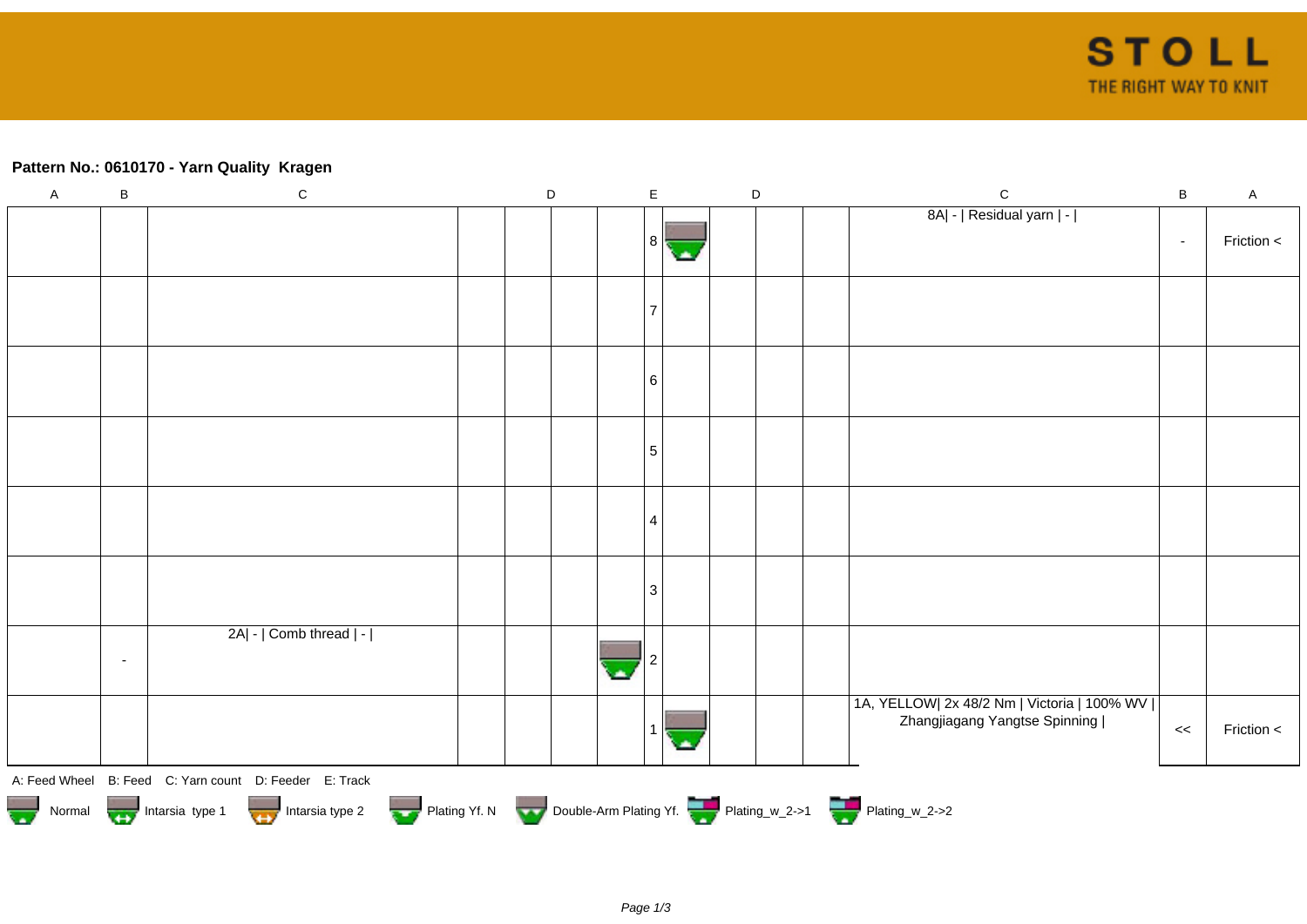## **Pattern No.: 0610170 - Yarn Quality V-Teil(e)**

| $\mathsf{A}$  | B                        | $\mathbf C$                                                                                | D | E.             | D | $\mathsf{C}$                                                                   | B      | Α              |
|---------------|--------------------------|--------------------------------------------------------------------------------------------|---|----------------|---|--------------------------------------------------------------------------------|--------|----------------|
|               |                          |                                                                                            |   | 8 <sup>1</sup> |   | 8A  -   Residual yarn   -                                                      | $\sim$ | Friction $\lt$ |
| Friction >    | $\boldsymbol{>}$         | 7A, BLUE  2x 48/2 Nm   Victoria   100% WV  <br>Zhangjiagang Yangtse Spinning               |   |                |   |                                                                                |        |                |
| Friction >    | $\boldsymbol{>}$         | 6A, YELLOW  2x 48/2 Nm   Victoria   100% WV  <br>Zhangjiagang Yangtse Spinning             |   |                |   |                                                                                |        |                |
| Friction >    | $\gt$                    | 5A, BLUE  2x 48/2 Nm   Victoria   100% WV  <br>Zhangjiagang Yangtse Spinning               |   |                |   |                                                                                |        |                |
| Friction >    | $\gt$                    | 4A, YELLOW  2x 48/2 Nm   Victoria   100% WV  <br>Zhangjiagang Yangtse Spinning             |   |                |   |                                                                                |        |                |
|               |                          |                                                                                            |   | 3<br><b>A</b>  |   | 3A, YELLOW  2x 48/2 Nm   Victoria   100% WV  <br>Zhangjiagang Yangtse Spinning | <<     | Friction $\lt$ |
|               | $\overline{\phantom{a}}$ | 2A  -   Comb thread   -                                                                    |   |                |   |                                                                                |        |                |
|               |                          |                                                                                            |   |                |   | 1A, YELLOW  2x 48/2 Nm   Victoria   100% WV  <br>Zhangjiagang Yangtse Spinning | <<     | Friction $<$   |
| A: Feed Wheel |                          | B: Feed C: Yarn count D: Feeder E: Track                                                   |   |                |   |                                                                                |        |                |
|               |                          | Normal Intarsia type 1 Intarsia type 2 Plating Yf. N Double-Arm Plating Yf. Thating_w_2->1 |   |                |   |                                                                                |        |                |